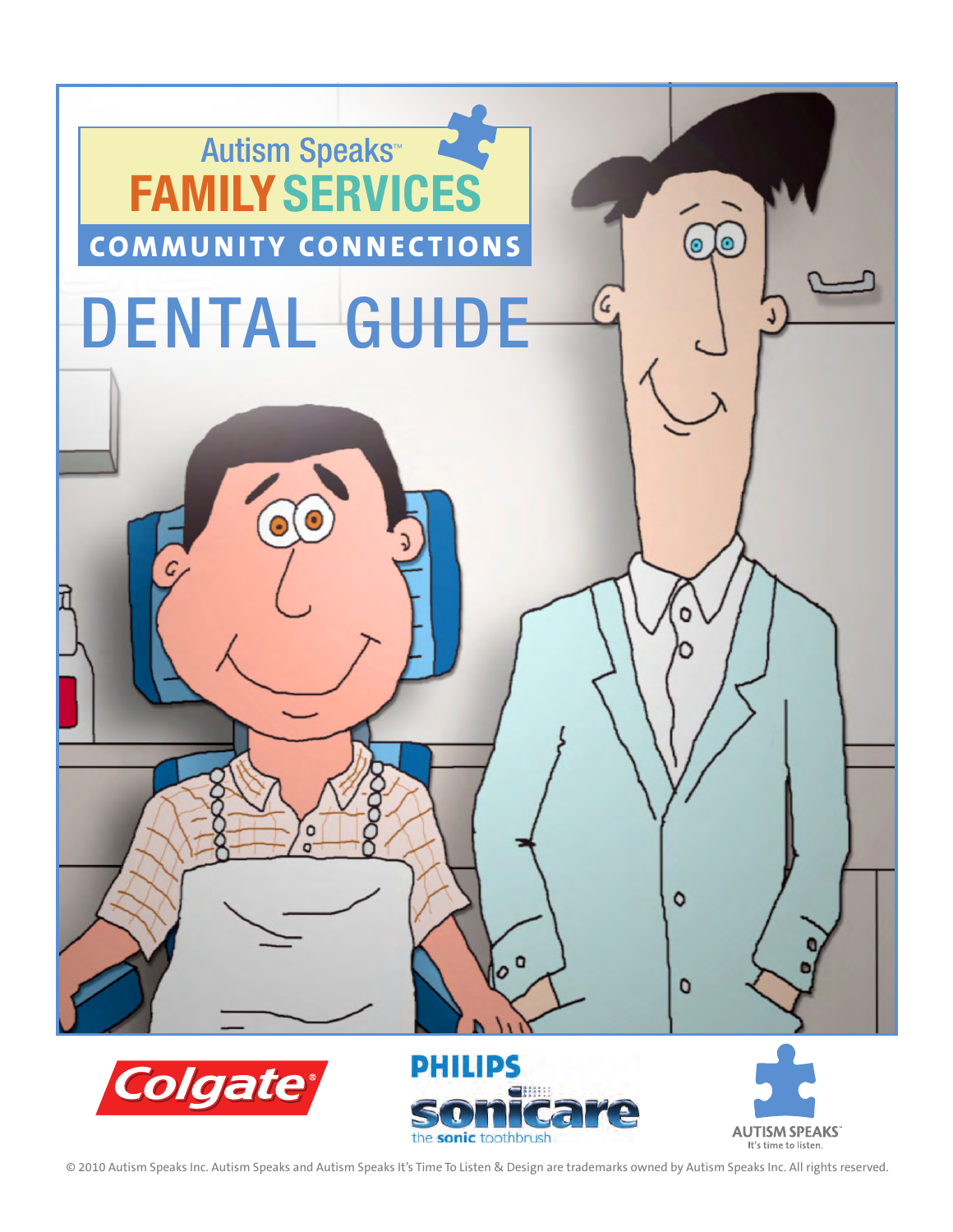## *For Families*

2

#### **Getting Started at Home**

Oral health is a very important component of healthy daily living. But for some children with autism, oral health habits can be challenging. Our hope is that this guide will provide information for families to help begin a lifetime of good oral care.

To get started, you and your child should pick out the right toothbrush. There are many colors, styles, and types available. It is important that the brush is the right size for your child's mouth and that it has soft bristles.

For some children with autism, brushing teeth can be difficult. The sensation can be uncomfortable at first, and the child may need to be desensitized. You may want to start by using the toothbrush to touch your child's lips or just inside the mouth. You may also want to teach your child to "open wide," so that this direction is understood. Showing your child how you brush your own teeth may also be helpful.

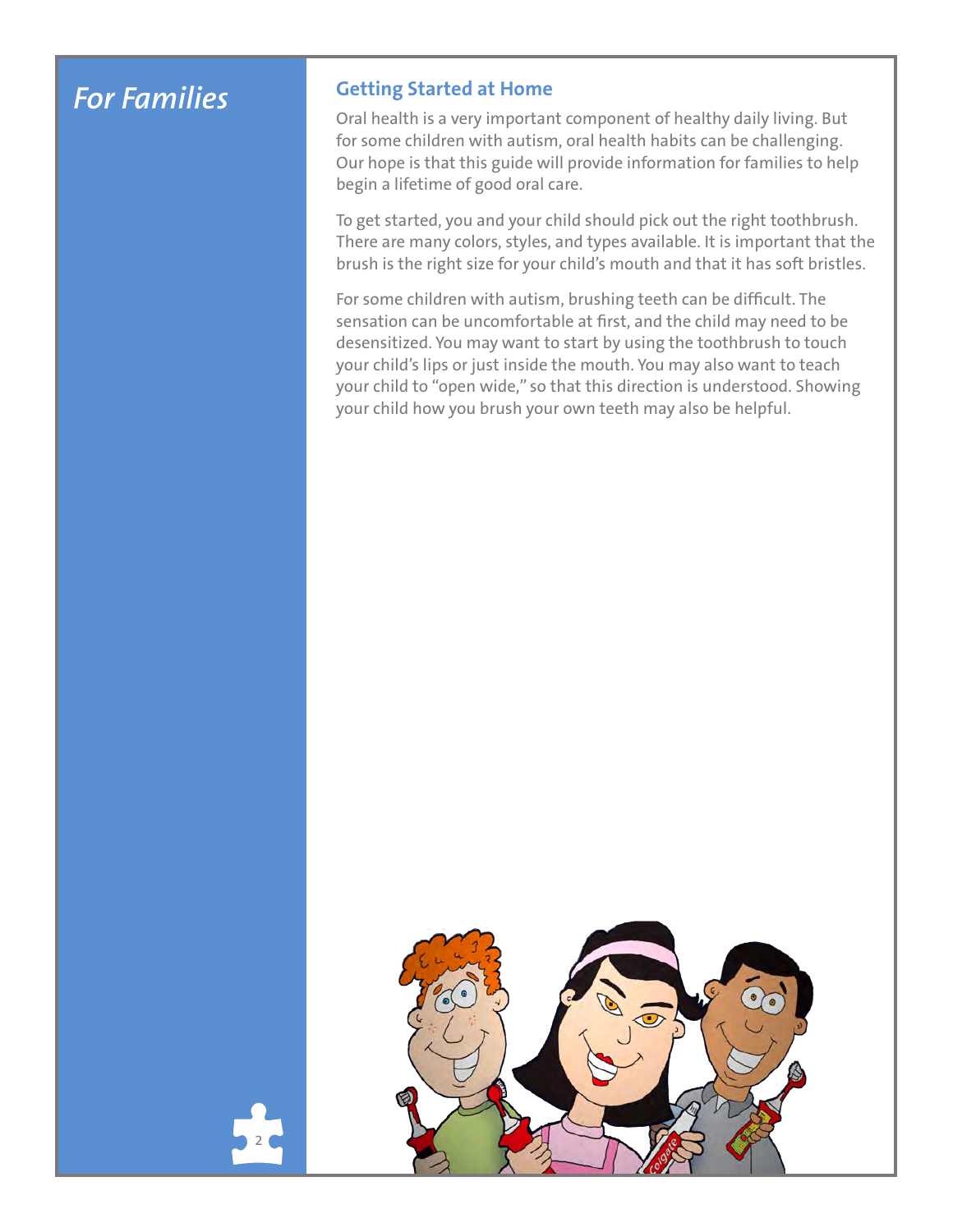# *Brushing and Flossing*

#### **Brushing Your Child's Teeth**

- Stand behind your child with their head on your chest.
- Put a pea size amount of toothpaste on the center of the brush.
- Guide the brush as if you were brushing your own teeth.
- There are six steps to brushing:
	- 1. Brush the outside, inside and tops of the bottom back teeth on one side of the mouth five times.
	- 2. Move up and brush the inside, outside and chewing surfaces of the top teeth five times.
	- 3. Brush the bottom front teeth outside and inside five times.
	- 4. Move to the opposite side and brush the bottom teeth outside and inside five times.
	- 5. Brush the top front teeth inside, outside, and chewing surfaces five times.
	- 6. Brush the opposite top back teeth inside, outside, and chewing surfaces five times.

Although most people brush their teeth in the bathroom, in order to accommodate your child and get them accustomed to brushing their teeth, you may want to do this on the couch or in another part of your home where they may feel more comfortable. The ultimate goal is for your child to brush their teeth as independently as possible.

#### **Flossing**

Another important oral health skill that should be mastered is flossing. Just like brushing, this should be introduced as soon as possible in small steps, while building upon each success.

- The same technique is used in putting your child's head on your chest and flossing as you would your own teeth.
- Floss one tooth at a time.

Again, the goal is always for your child to achieve independence in this task.



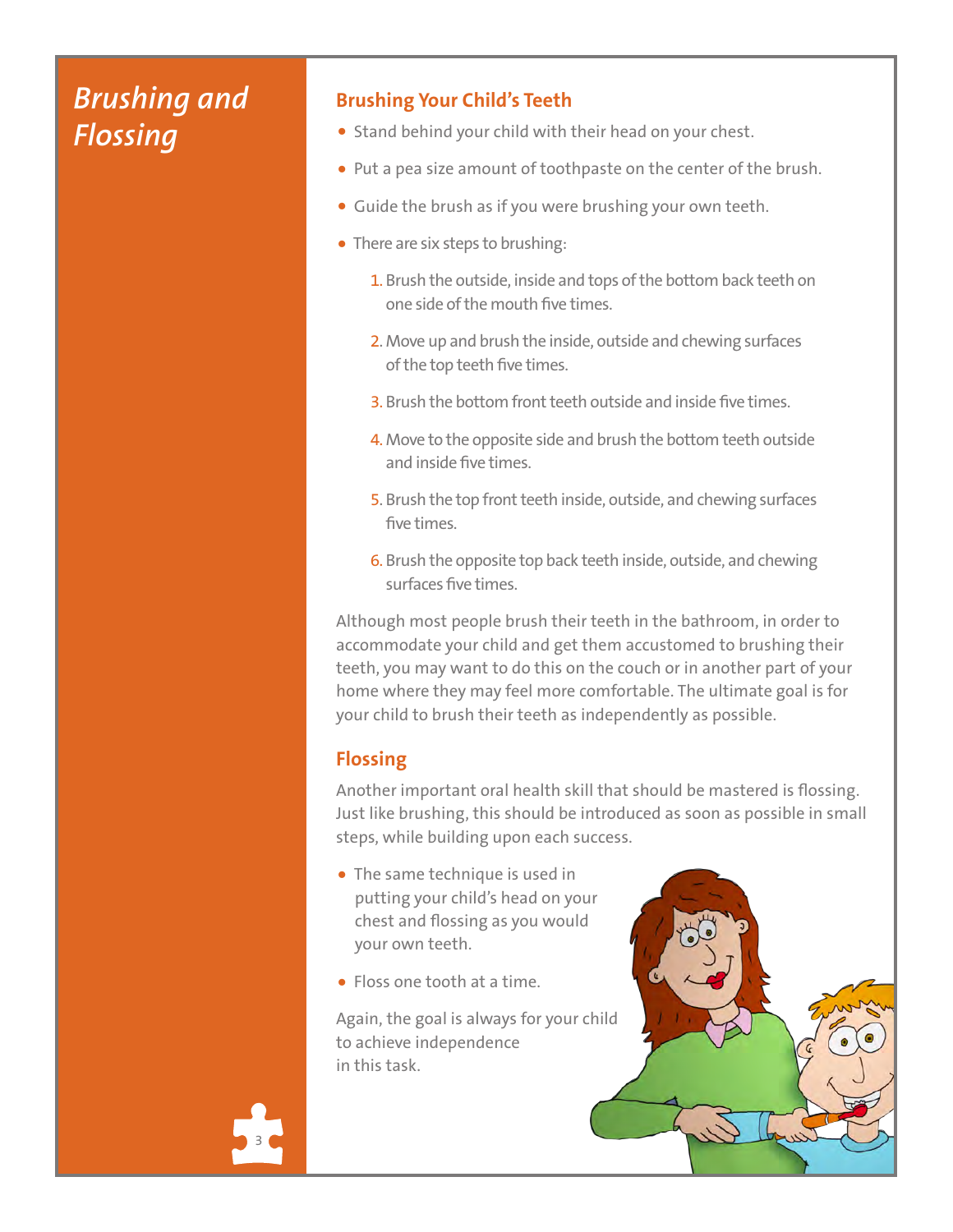## *Other Tips*

### **Other Tips That May Be Helpful**

- Some families find it useful to use a timer so that the individual with an autism spectrum disorder (ASD) can see when the task will be over.
- Some individuals with autism benefit from visual supports and schedules. A visual schedule can be created by taking photographs of the steps outlined on the previous page.
	- Families can then print the pictures and create visual schedules for their child. Some families may print the page and check off the activities as they occur. The pages can be laminated and a dry erase marker can be used to check off each activity, this way the page can be reused.
	- Others may cut out the photos and laminate them, and place Velcro on the back of each photo. The photos are arranged in chronological order on a board, and as each step is completed, the corresponding picture is removed.
- Another option is to photograph each step of the teeth brushing process, load the pictures on to a digital picture frame and program it so that each photo is displayed for 10 second intervals. This can be used in the bathroom as they are brushing their teeth so that they have a visual prompt when it is time to move on to the next step.\*
- Some individuals need to be reinforced with verbal praise or a reward after each step. Others may be able to complete some, many, or all of the steps before verbal praise or a treat is needed. Each child will need to work at their own pace to achieve the skills necessary to brush their teeth.

Once a manual toothbrush has been mastered, then a power brush can be introduced. The power brush is slightly different in that the brush does the work, so the individual no longer needs to do the "brushing."

In all cases, the ultimate goal is for the individual with autism to brush their teeth as independently as possible.

\*This type of visual support was developed by Gloria Satriale, Executive Director of PAAL (Preparing Adolescents for Adult Life).

4

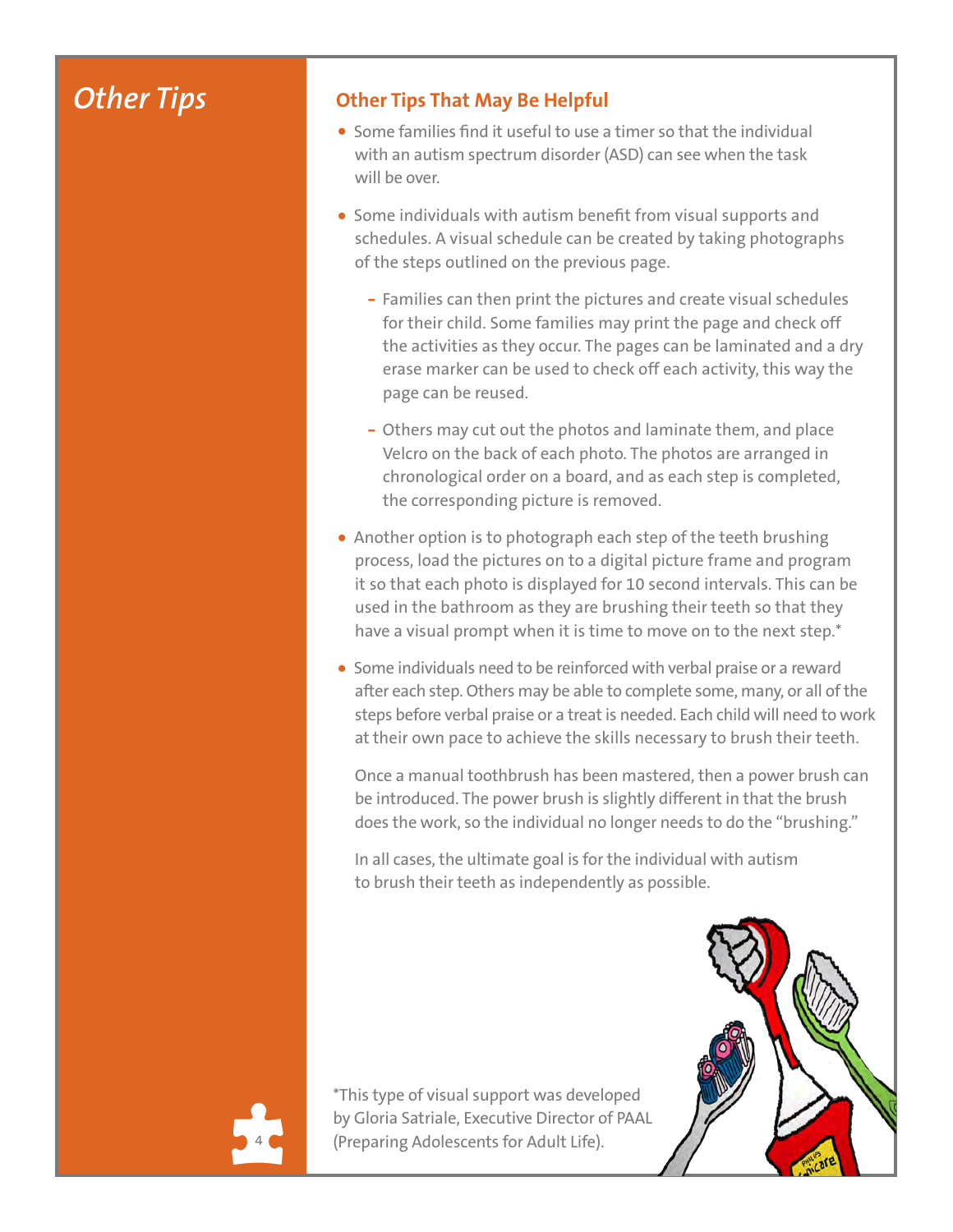# *Preparing for the Dental Visit*

### **Finding the Right Dental Office**

It is important to find a dentist that works successfully with individuals with autism. You may find a dentist in your local area in the Autism Speaks Resource Guide. (*www.AutismSpeaks.org/community/resources*)

You may want to find out if the dentist has a questionnaire that you can fill out before your appointment. If not, you can use the one provided in this guide.

Speak with the dentist before the appointment.

- Let the dentist know what time of day works best for your child.
- Describe any concerns or challenges that may present themselves during the visit.
- See if they have pictures of the office so you can review them with your child before the appointment.

### **Preparing for the Dental Visit**

You may want to prepare your child before going to the dentist. For some children, a visual schedule can be helpful to let them know what will happen throughout the visit. *You can find information about visual schedules on page 6, and you can find an actual visual schedule on page 7 of this Guide.* You can also practice having your child sit in a reclining chair. You may have to teach each of the following steps so that they understand the directions from the dental professional.

- Putting their hands on their stomach
- Putting their feet out straight
- Opening wide
- Holding their mouth open
- Counting their teeth
- Cleaning with a power brush
- Taking X-Rays
- Spitting into the sink



Each step may need to be mastered individually. Many of the instruments used at a dental visit can be bought at a drugstore. These would include:

- Small flashlight
- Dental mirror
- Rubber-tipped gum massager



You may also be able to get some dental bite wings from their dentist in advance of the visit, so that your child may practice biting down on the dental bite wings when they need to have X-Rays taken.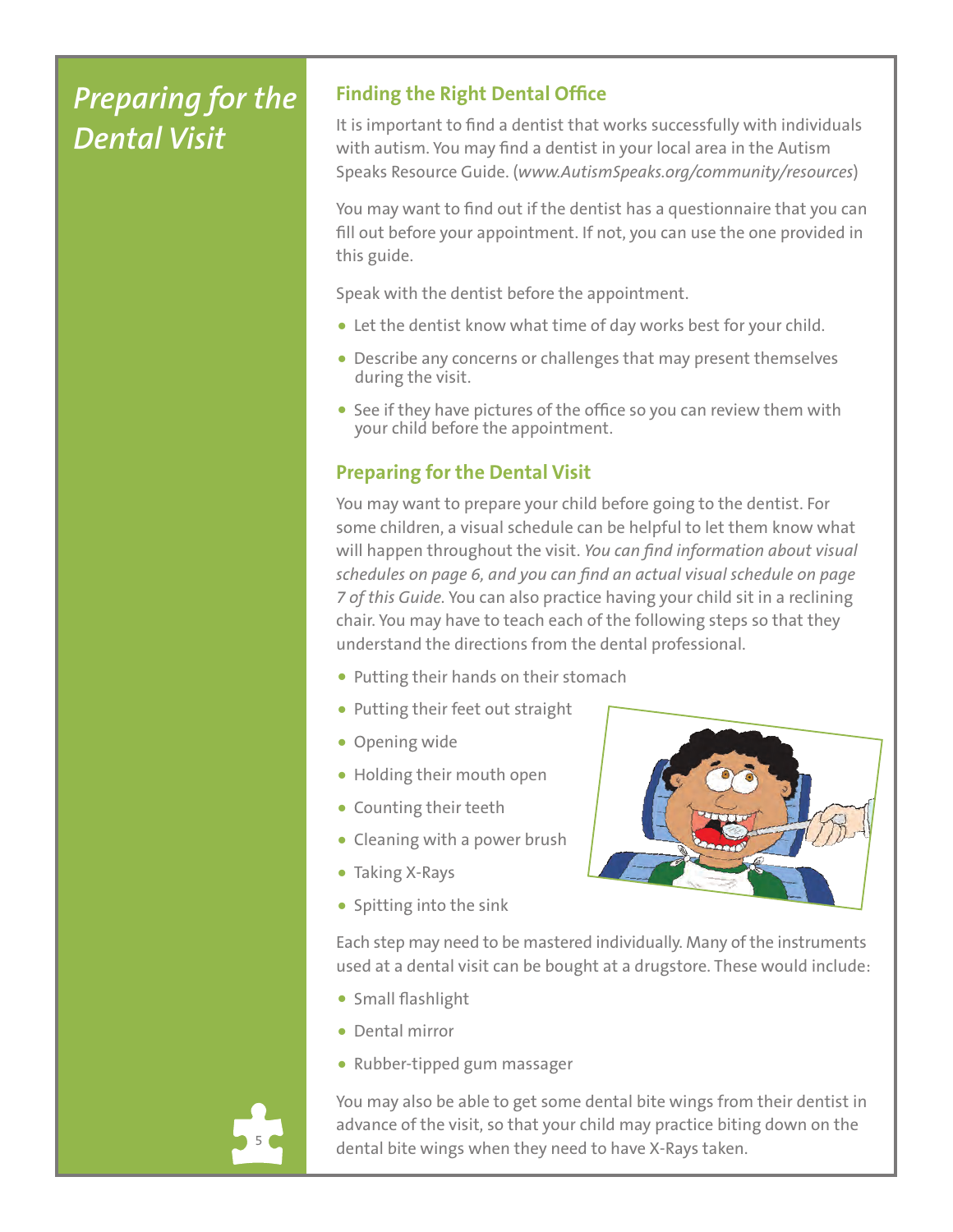# *Visual Schedule*

6

Individuals with autism often benefit from visual supports and schedules. The following visual schedule outlines the steps necessary for a dental visit. Families are welcome to print the pictures and create a visual schedule for their child. Some families may print the page and check off the activities as they occur. The pages can be laminated and a dry erase marker can be used to check off each activity, this way the page can be reused for each visit. Others may cut out the photos and laminate them, and place Velcro on the back of each photo. The photos are arranged in chronological order on a board, as each step is completed the picture is removed.

Some children may need to be reinforced with verbal praise, a preferred item, or a reward after each step. Others may be able to complete some, many or all of the steps before verbal praise or a reward is given. Each child will need to work at their own pace to achieve the skills necessary for a dental visit.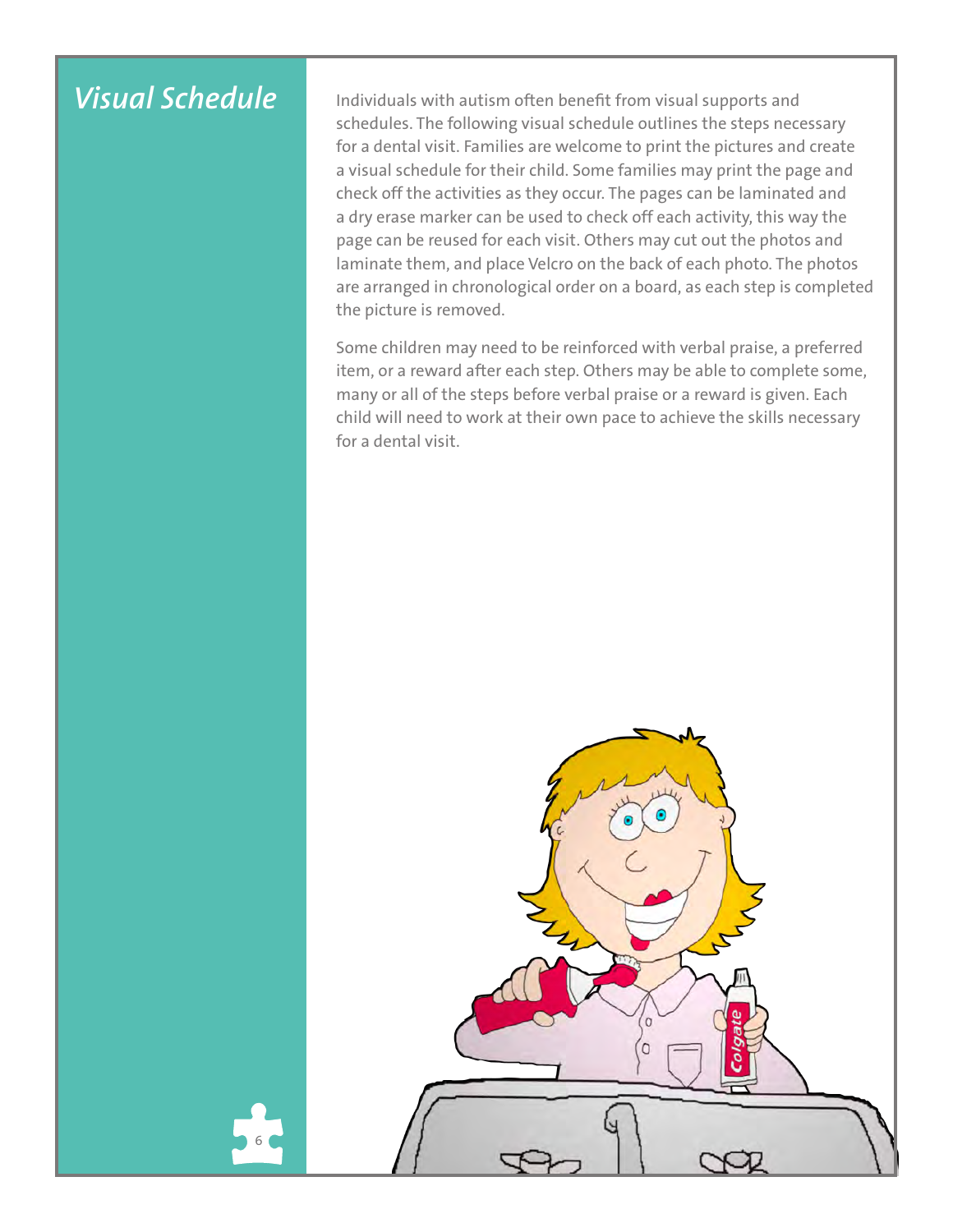### **Visual Schedule for a Dentist Visit**



1 Put hands on stomach  $\Box$ 



**3 Open mouth wide**





**5 Count teeth**



**7 Clean teeth 8 Spit into sink**



**2 Feet out straight**



**4 Hold mouth open**



**6 Take X-Rays**

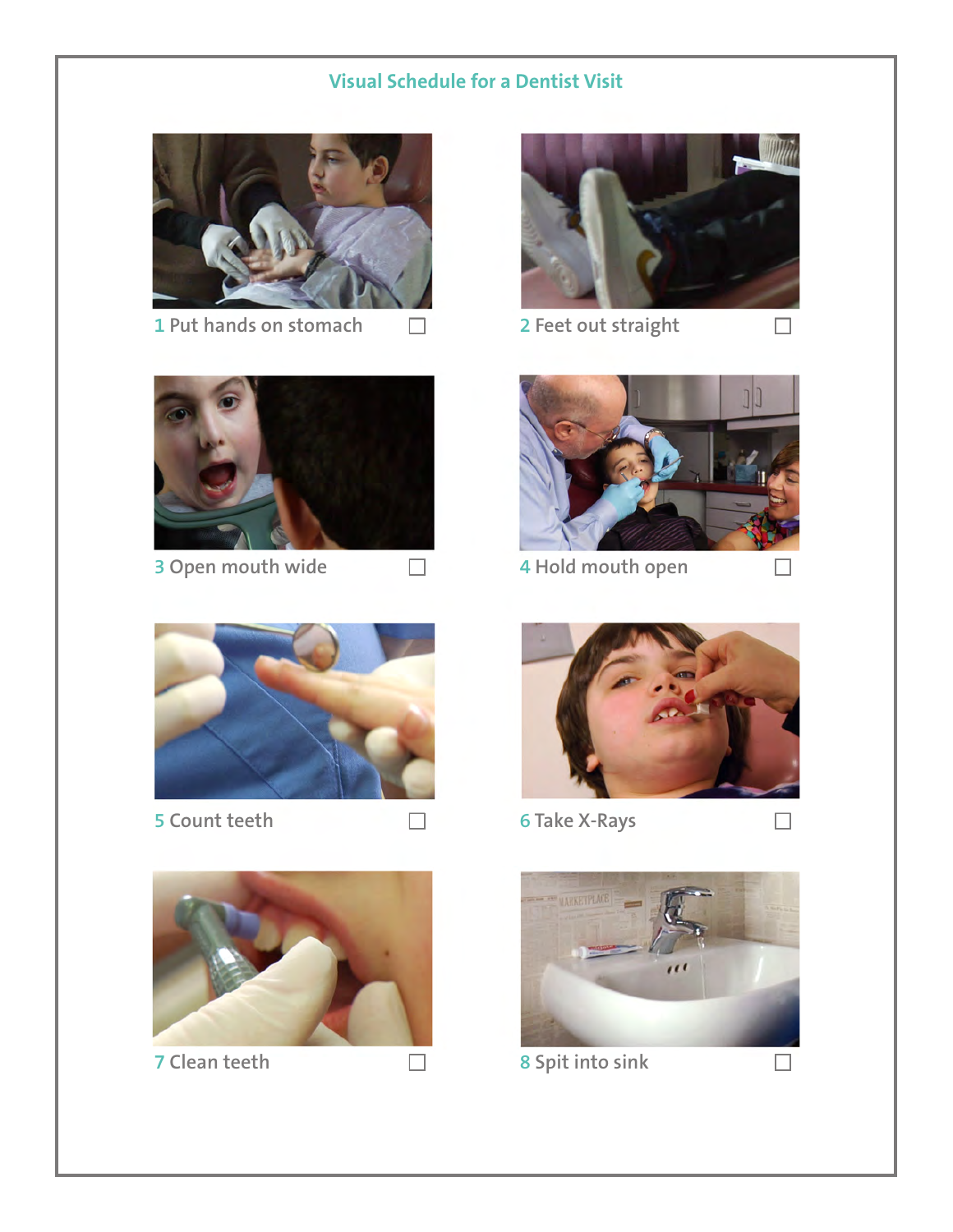# *Going to Dentist*

#### **Meeting the Dentist**

Your child will most likely meet the dentist in the waiting area. You may want to call ahead to see if the dentist is running on time. If they are delayed and you think that your child may be anxious in the waiting area, you may want to ask the receptionist if you could wait in the car, and ask them to call you on your cell phone when the dentist is ready. Bring a favorite toy or reward for a job well done. You may also want to bring a family member, teacher, or autism expert to help make the visit a success.

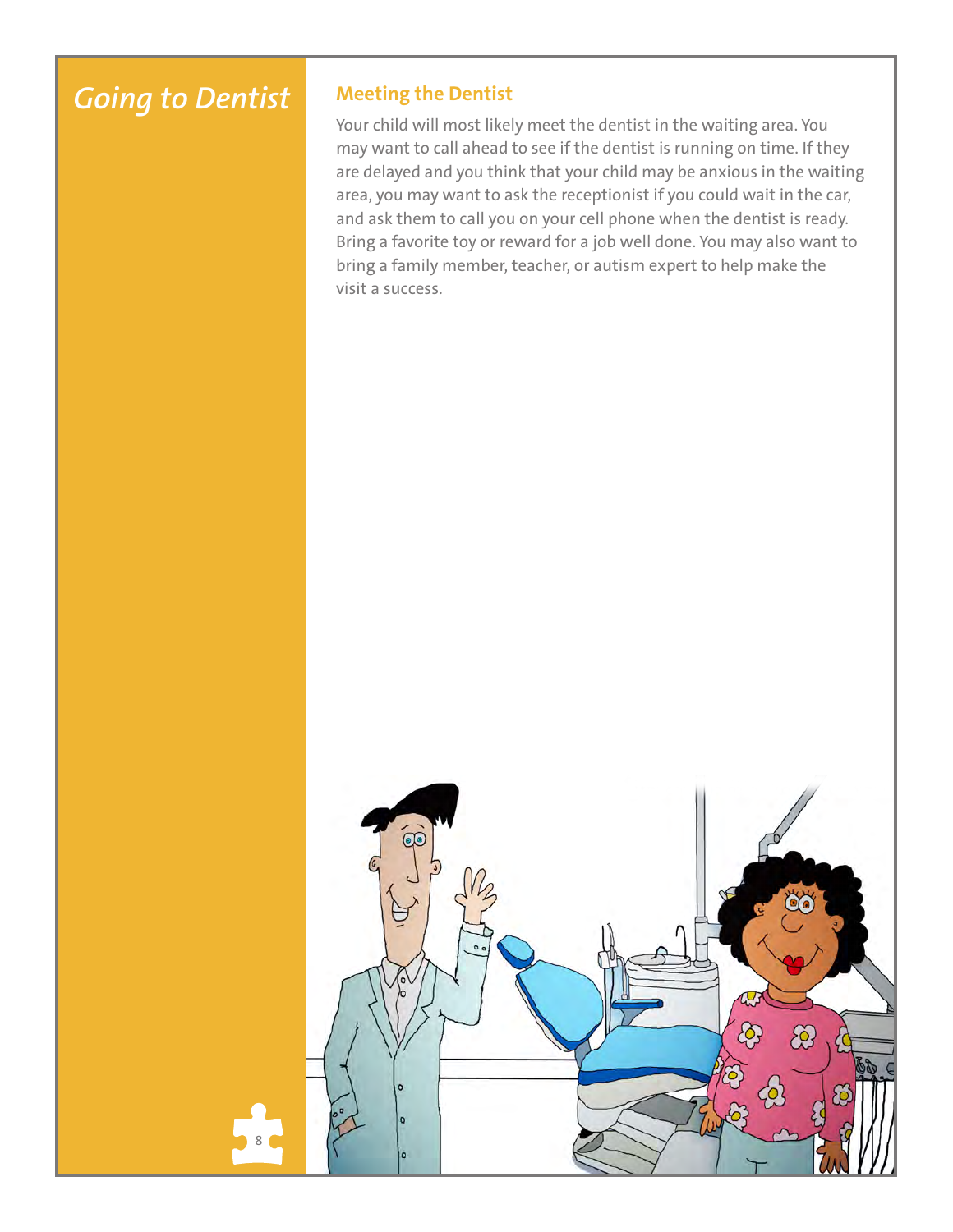## *For the Dentist*

#### **What is Autism?**

Autism is a general term used to describe a group of complex developmental brain disorders known as Pervasive Developmental Disorders (PDD). The other pervasive developmental disorders are PDD-NOS (Pervasive Developmental Disorder – Not Otherwise Specified), Asperger Syndrome, Rett Syndrome and Childhood Disintegrative Disorder. Many parents and professionals refer to this group as autism spectrum disorders (ASD). ASD affects 1 in 110 children, and 1 in 70 boys.

Individuals with ASD have difficulties with:

- Social Interactions
- Communication
- Difficulty relating or participating in a back-and-forth conversation or interaction
- Repetitive or stereotypical behavior
- Individuals with ASD may also be hypersensitive or hyposensitive to light, sound, touch, smell, or taste.

### **Advice for Dental Experts**

- Develop a relationship with your patient with autism.
- Speak in a calm and soothing voice.
- Get down to the child's level and be confident and reassuring.
- Do not ask the child if they want to come with you, but rather gently tell the child what you are doing next.
- Be consistent.

9

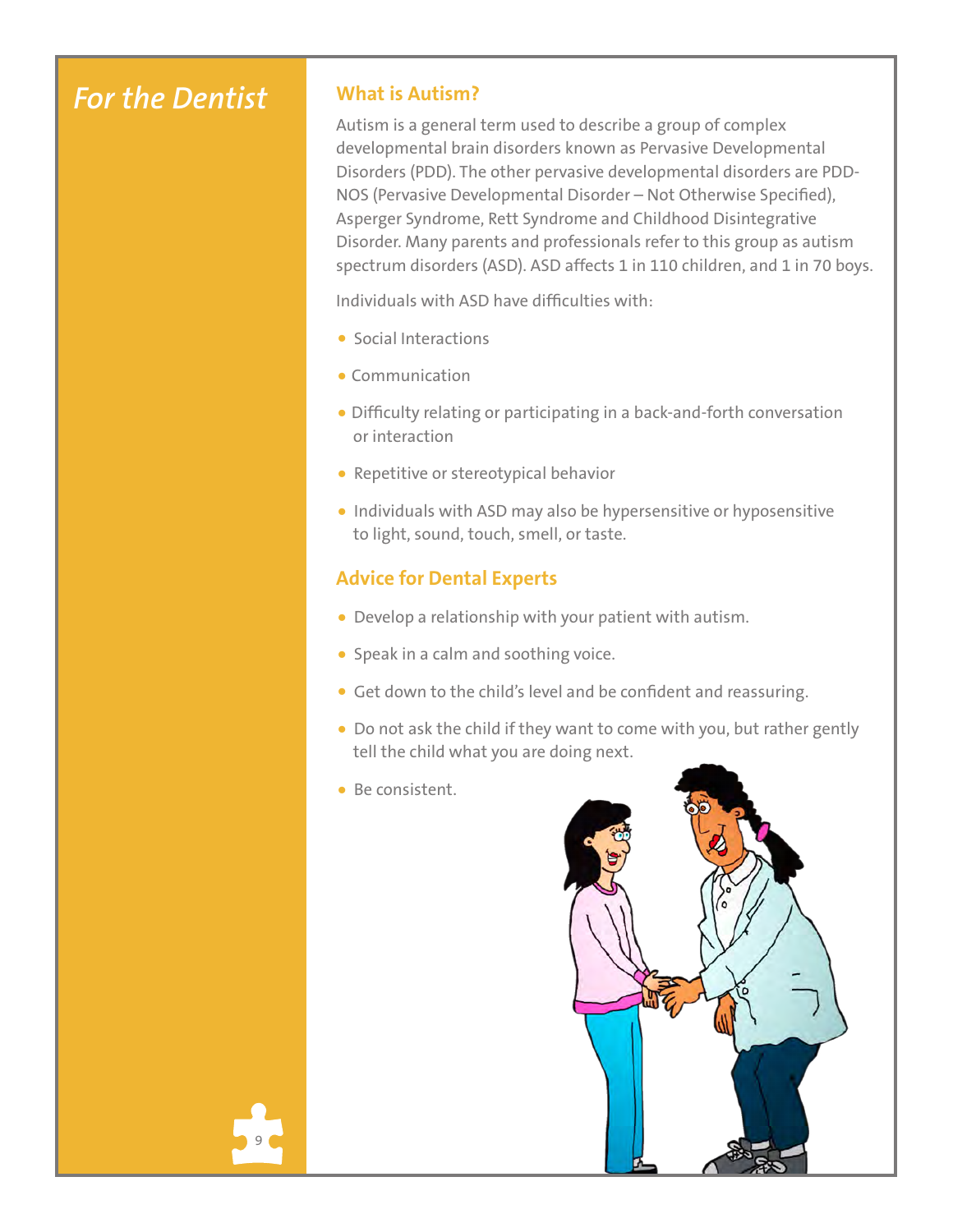## *For the Dentist*

10

### **Getting Your Office Ready**

Since each child with autism is different, some suggestions may work for one patient with autism, but not for another. Ask the parent first if there are often suggestions that may better meet the needs of your patient with an ASD.

- Dim the lights if necessary.
- Turn down loud noises.
- Turn on instruments so that the child can see them before the instruments go in their mouths.
- Remove the clutter in your office that may distract the child or make them anxious.
- Let the child know what you will be doing. You may want to show the child on their hand how you will be counting their teeth so that they know what is going to happen.
- Make sure to provide clear and accurate information when speaking to the child.
- End each visit on a positive note, so that you and your patient can build upon your success.

Sometimes it may take several visits in order to complete a dental exam. If you work with the family on this process, you will build a relationship together that will result in a life time of good dental health for children with autism.

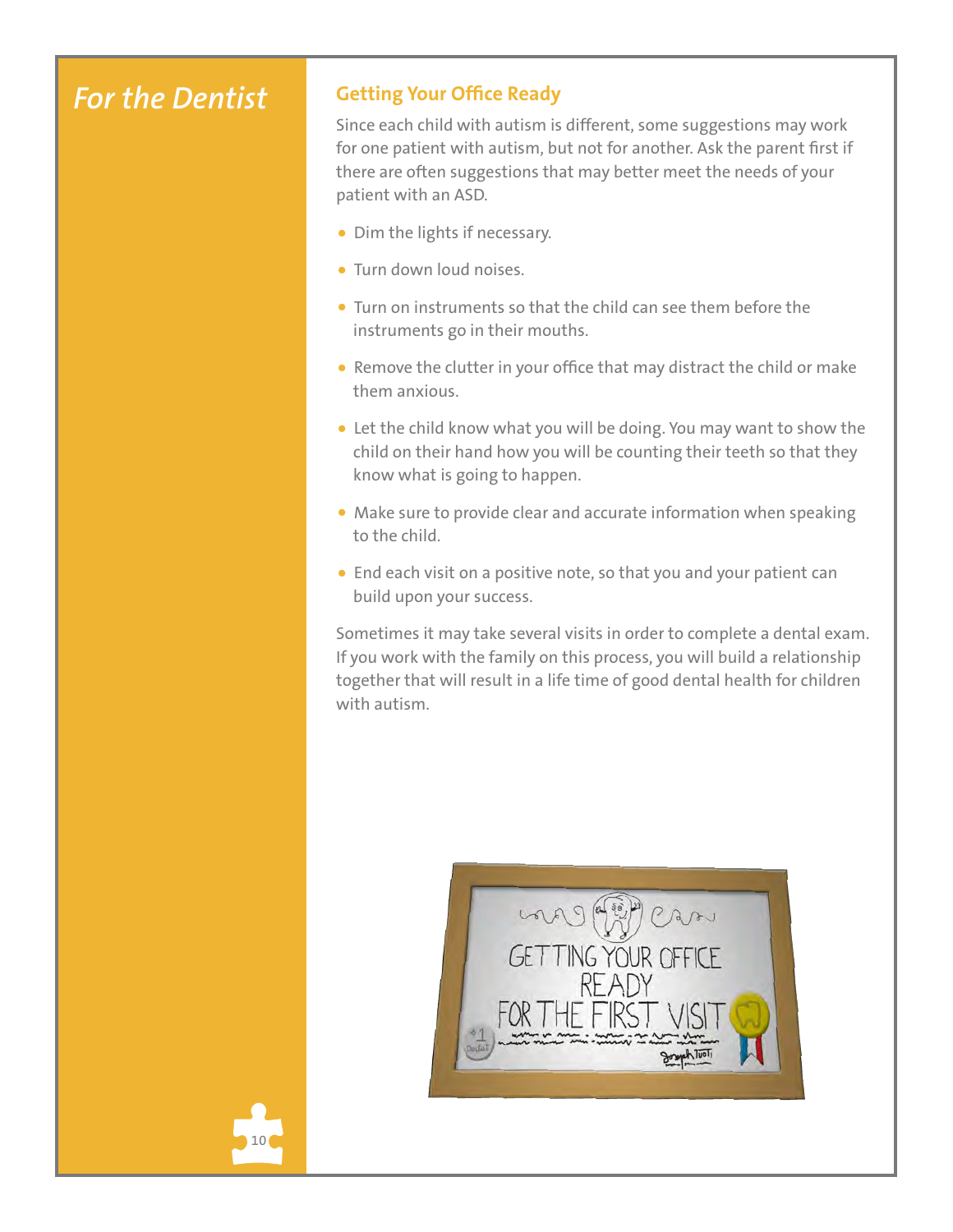### *About Us*

#### **About Autism Speaks™**

Autism Speaks is the North America's largest autism science and advocacy organization, dedicated to funding research into the causes, prevention, treatments and a cure for autism; increasing awareness of autism spectrum disorders; and advocating for the needs of individuals with autism and their families.

Autism Speaks funds more than \$30 million each year in new autism research, in addition to supporting the Autism Treatment Network, Autism Genetic Resource Exchange, Autism Clinical Trials Network, Autism Tissue Program and a range of other scientific and medical programs.

Notable awareness initiatives include the establishment of the annual United Nations-sanctioned World Autism Awareness Day on April 2 and an award-winning, multi-year national public service advertising campaign with the Ad Council. Autism Speaks' family services efforts include the Autism Video Glossary, a 100 Day Kit for newly-diagnosed families, a School Community Tool Kit and the distribution of community grants to local service providers.

Its government relations department, through its Autism Votes initiative, has played a critical role in securing federal legislation to advance the federal government's response to autism, and has successfully advocated for insurance reform to require insurers to cover medically-necessary autism therapies.

Each year, *Walk Now for Autism Speaks* fundraising events are held in more than 80 cities across North America, as well as Canada and the United Kingdom.

To learn more about Autism Speaks, please visit *www.AutismSpeaks.org*.



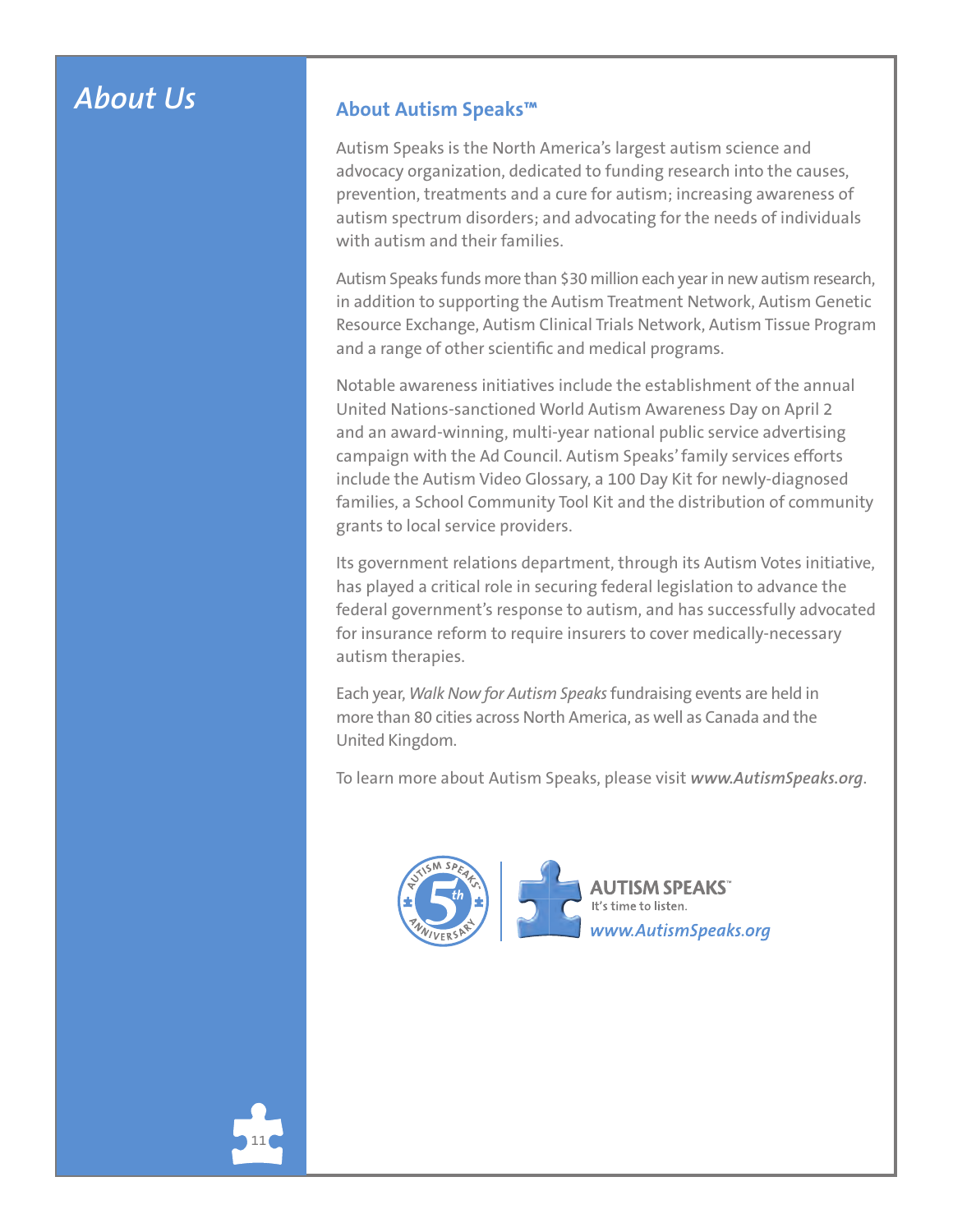## *Credits*

#### **Illustrations by:** Joe Shea

**Special Thanks to:** Karen A. Raposa, RDH, MBA, Gail B. Stoops, RDH, BSDH, Nicole Weidenbaum, M.S. Ed., SAS, Executive Director NSSA, Kathy Mannion, Associate Director, NSSA, Students, clients and staff at Nassau Suffolk Services for Autism (NSSA), Richard Holstein, D.M.D., Stanton E Young, D.M.D., Dr. Michele Savel, D.D.S., and Kiddsmiles Pediatric Dentistry.





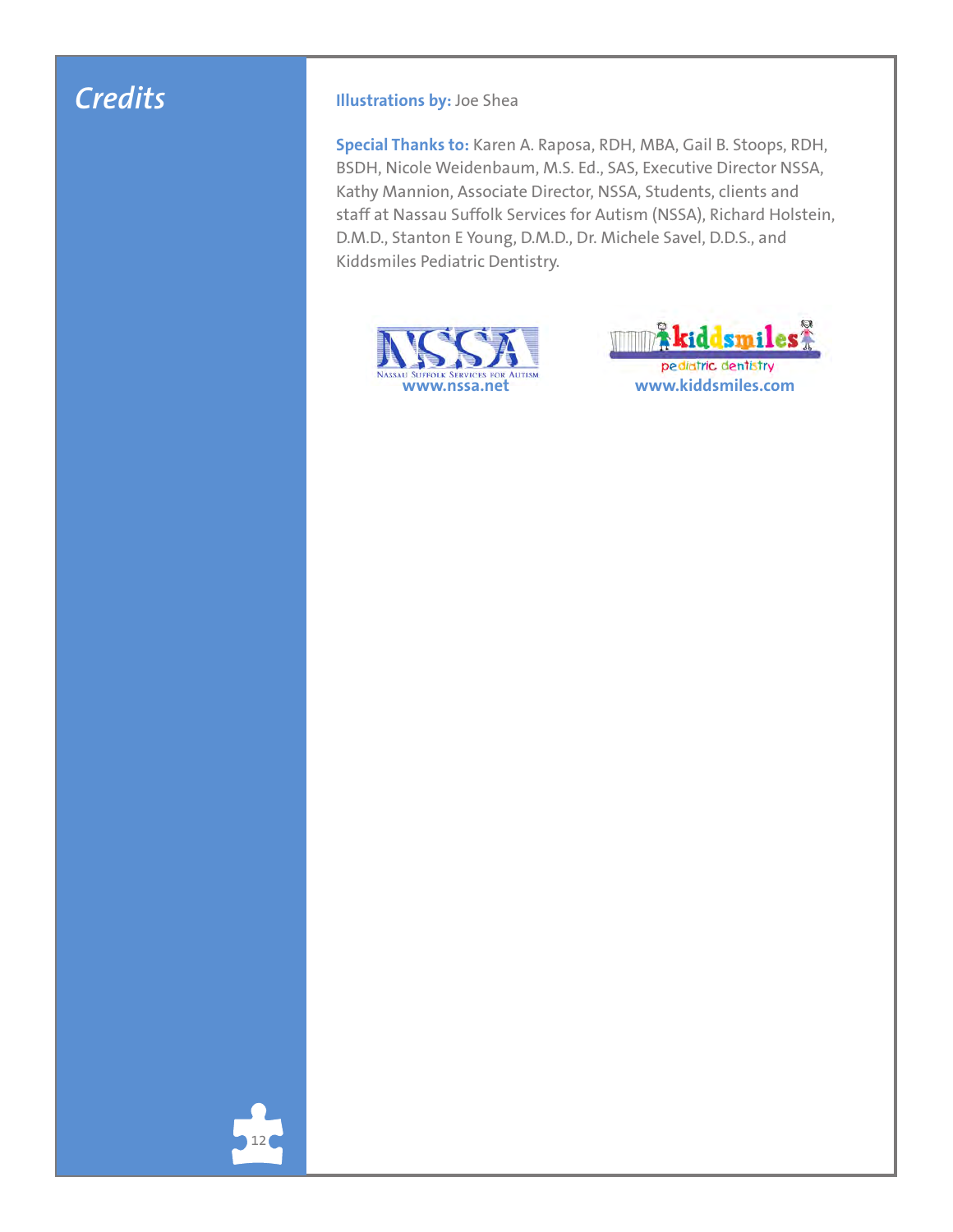### **Dental Form for Your Dentist Visit**

| <b>MEDICAL INFORMATION</b>                                                                     |                                                 |
|------------------------------------------------------------------------------------------------|-------------------------------------------------|
|                                                                                                |                                                 |
| Phone Number: _____________________                                                            |                                                 |
| Describe the nature of your child's disability:                                                |                                                 |
| Are they currently taking any medications? YES NO<br>If yes, what medications:                 |                                                 |
| Has your child ever had seizures? YES NO<br>If YES, date of last seizure:                      |                                                 |
| Describe the type of seizure:                                                                  |                                                 |
| Do you have any allergies? YES NO<br>If yes, please list:                                      |                                                 |
| Does your child wear a hearing aid? YES NO<br>If YES, please explain:                          |                                                 |
| Does your child have any other physical challenges that the dental<br>team should be aware of? |                                                 |
| <b>ORAL CARE</b>                                                                               |                                                 |
| Has your child visited the dentist before? YES NO<br>If yes, please describe:                  |                                                 |
| Please describe your child's at-home dental care:                                              | P Dentist Will<br>Greenal Information<br>ddress |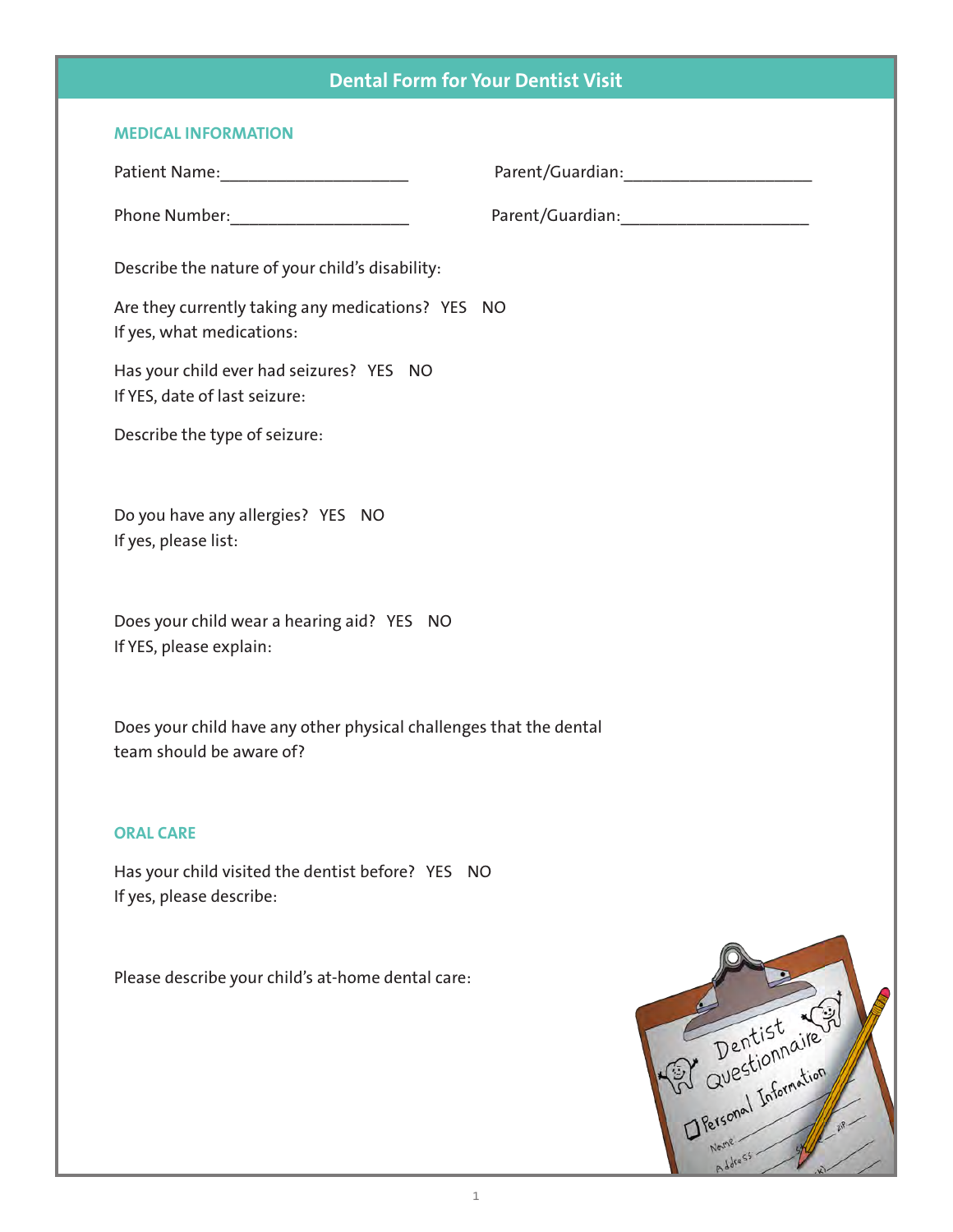Does your child use a powered toothbrush or a manual toothbrush? YES NO Does your child floss? YES NO Does your child brush independently or with parent/guardian's assistance? YES NO What are your dental health goals?

How often does your child snack during the day and on what types of foods?

#### **COMMUNICATION & BEHAVIOR**

Is your child able to communicate verbally? YES NO

Are there certain cues that might help the dental team?

Are there any useful phrases or words that work best with your child?

Does your child use non-verbal communication? YES NO

Please check any of the following that your child uses:

- O Mayer Johnson Symbols
- O Sign Language
- O Picture Exchange Communication System (PECS)
- O Sentence Board or Gestures

Will you be bringing a communication system with you? YES NO

Are there any symbols/signs that we can have available to assist with communication?

#### **BEHAVIOR/EMOTIONS**

Are there any specific behavioral challenges that you would like the dental team to be aware of?